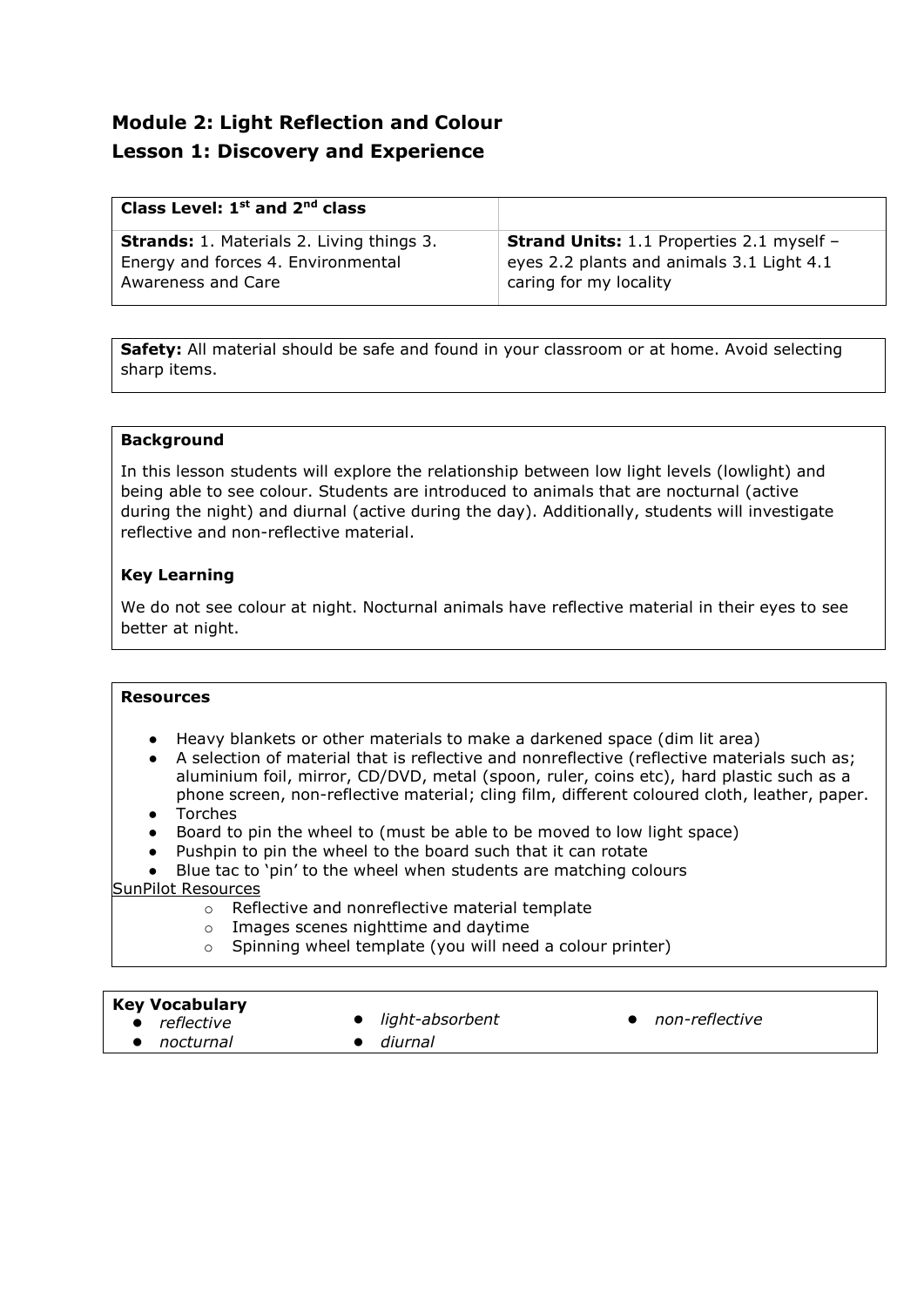| <b>Learning Objectives/Outcomes</b>                                                                                                                                                                                                                                                                                                                                                                                                                                                                                                                                                                                             |                                                                                                                                                                                                                                                                                                                                                                                                                                                                                                                                                                                                |                                                                                                  |
|---------------------------------------------------------------------------------------------------------------------------------------------------------------------------------------------------------------------------------------------------------------------------------------------------------------------------------------------------------------------------------------------------------------------------------------------------------------------------------------------------------------------------------------------------------------------------------------------------------------------------------|------------------------------------------------------------------------------------------------------------------------------------------------------------------------------------------------------------------------------------------------------------------------------------------------------------------------------------------------------------------------------------------------------------------------------------------------------------------------------------------------------------------------------------------------------------------------------------------------|--------------------------------------------------------------------------------------------------|
| <b>Science</b>                                                                                                                                                                                                                                                                                                                                                                                                                                                                                                                                                                                                                  | Literacy                                                                                                                                                                                                                                                                                                                                                                                                                                                                                                                                                                                       | <b>Other</b>                                                                                     |
| 1.1.1 group materials<br>according to their properties<br>2.1.1 name and identify<br>external parts of the male and<br>female body and their<br>associated functions or senses<br>2.1.2 become aware of the<br>role of each sense in detecting<br>information about the<br>environment and in protecting<br>the body<br>2.2.1 group and sort living<br>things into sets according to<br>certain characteristics<br>(day/night i.e.<br>nocturnal/diurnal)<br>3.1.1 recognise that light is<br>needed in order to see<br>4.1.1 observe similarities and<br>differences among plants and<br>animals in different local<br>habitats | Oral language<br>- express personal opinions,<br>ask and ask and answer<br>questions to get information,<br>develop understanding and to<br>clarify and extend thinking in<br>relation to the effect of light<br>on colour and reflective/non-<br>reflective materials<br>-name, describe and<br>categorise animals and<br>materials<br>-use sophisticated oral<br>vocabulary (subject specific)<br>-describe, predict & reflect on<br>events and processes relating<br>to reflective materials/animals<br><b>Reading</b><br>-recognise and manipulate<br>syllables in new vocabulary<br>words | <b>Numeracy: Number.</b><br>Count the number of objects<br>in a set. Data. classify and<br>sort. |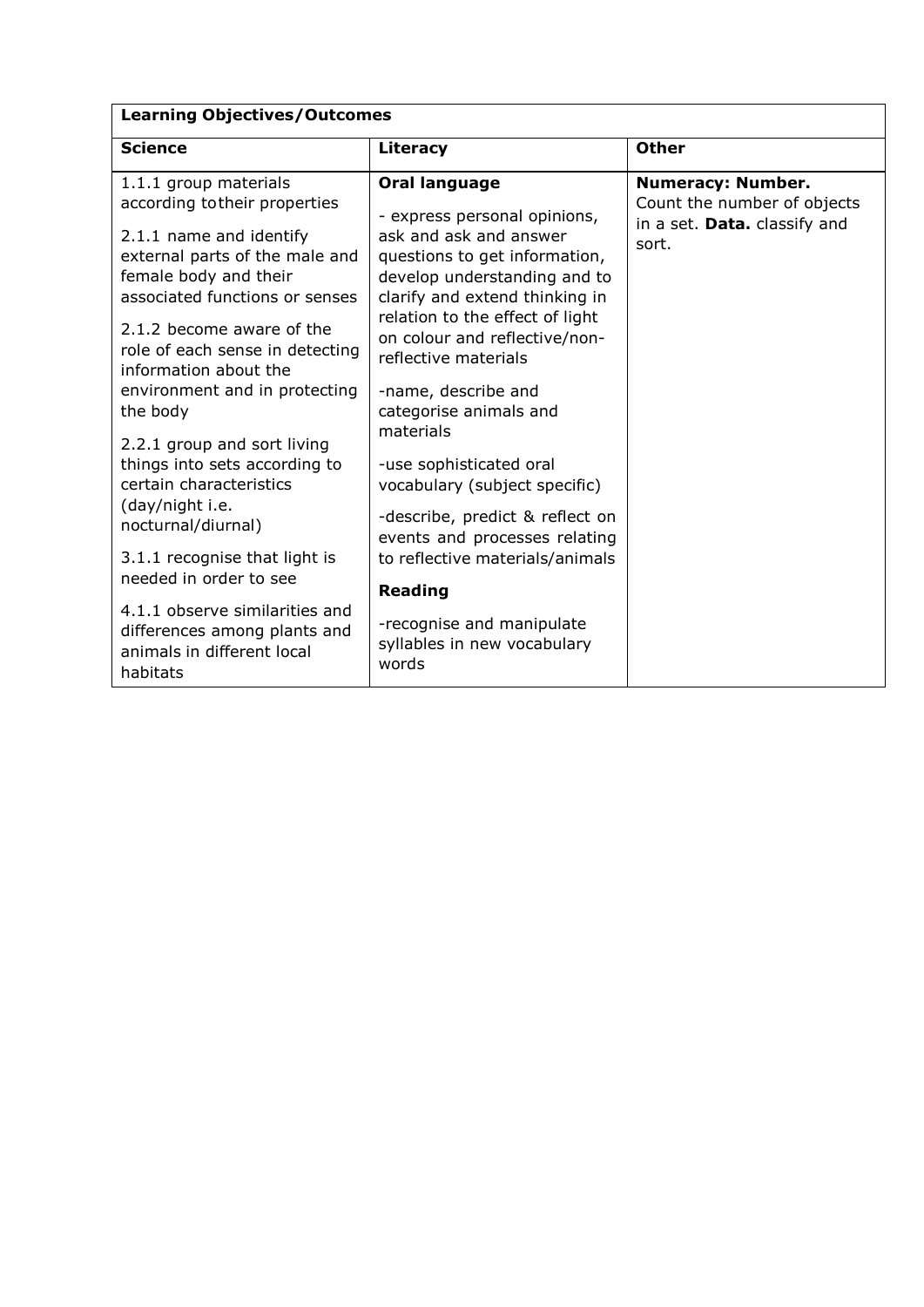**Pose the question**, **'Can we see colour in low light?', not 'Can we see in the dark?' (the answer to the second question is of course – no we can't see in the dark because we need light to see).**

Step 1: In your normally-lit classroom, fix the colour wheel to a moveable board. Invite the students to come up and select the colour that you specify e.g. " Stick the blue tac to the red coloured section' repeat with different children selecting different sections, including the greys. Spin the wheel each time so that the colours are not always in the same place. Ask the students to describe how challenging they found this task.

Step 2: Now place the colour wheel into the very low light space you have created in the classroom. Assign children a colour so that they become a team. Have children from each team view their wheel in a dark area, one at a time, and stick a piece of the blu tack onto their coloured triangle. After each team has completed their turn, ask them to bring their wheel into the light, and see how well they did.

Ask them, was it easy to pick out the colours in dim light?

Why not?

What do you think is going on?

Ask them to think back on their vote, what do the results of this investigation suggest?



**Whole class discussion: Consider night-time. Slide 6**

What do we do when it is night-time? We go to sleep.

We sleep but there are other animals that are awake at night, these animals are called **nocturnal**.

Do you know any animals that are awake at night? **Slide 7**



Use the images on the powerpoint or print off pictures for the students to review. Have them find the animals listed in each picture. (note the bees are not visible in the night scene as they are tucked away in their hive, diurnal animals highlighted in yellow, nocturnal in purple).

*Activity 2:* **Find the animals in the pictures Slides 8 - 11**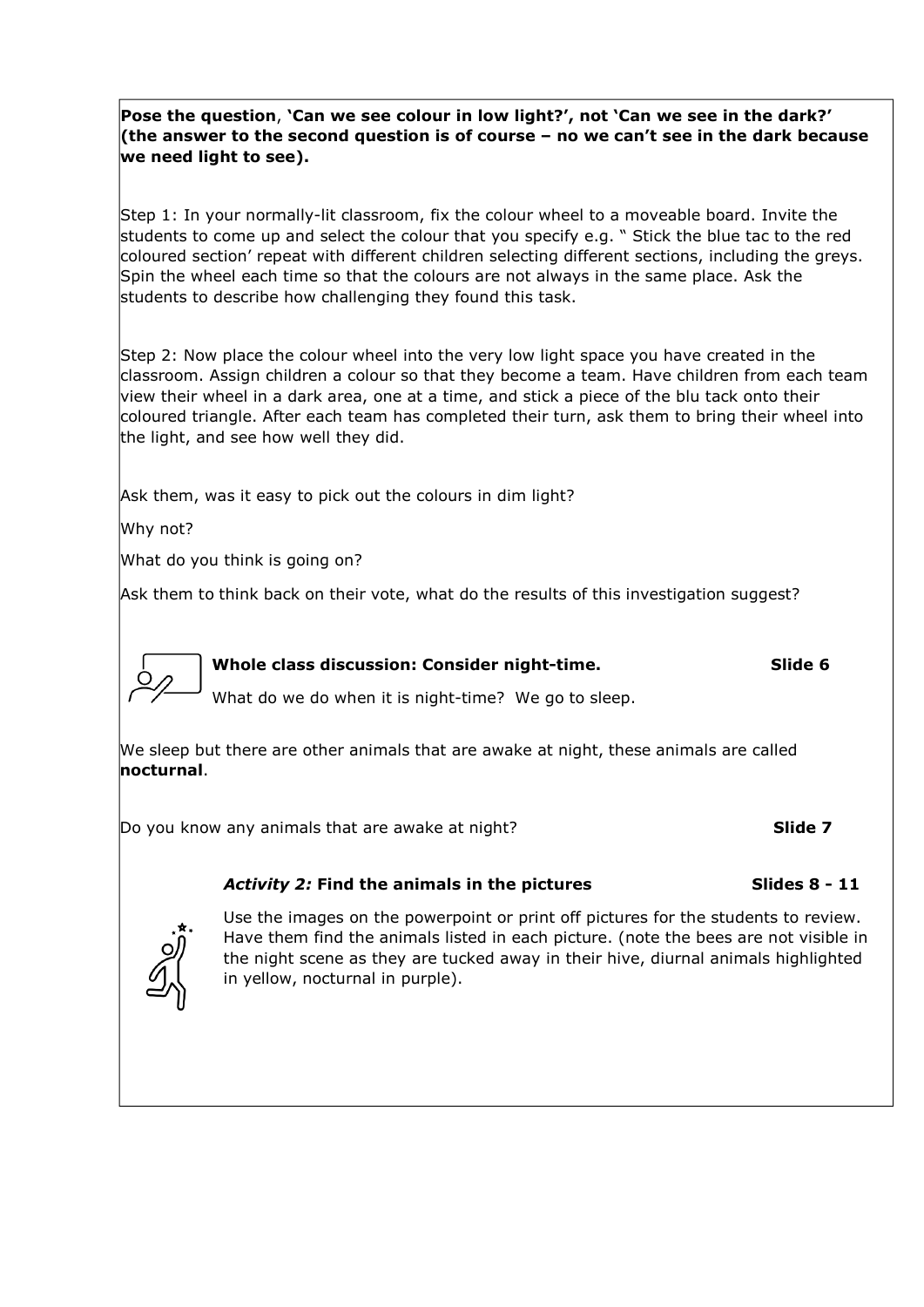



*Activity 3:* **Group discussion:** What differences do you notice in each of these pictures?

Side-by-side comparison **Slide 12 – 15**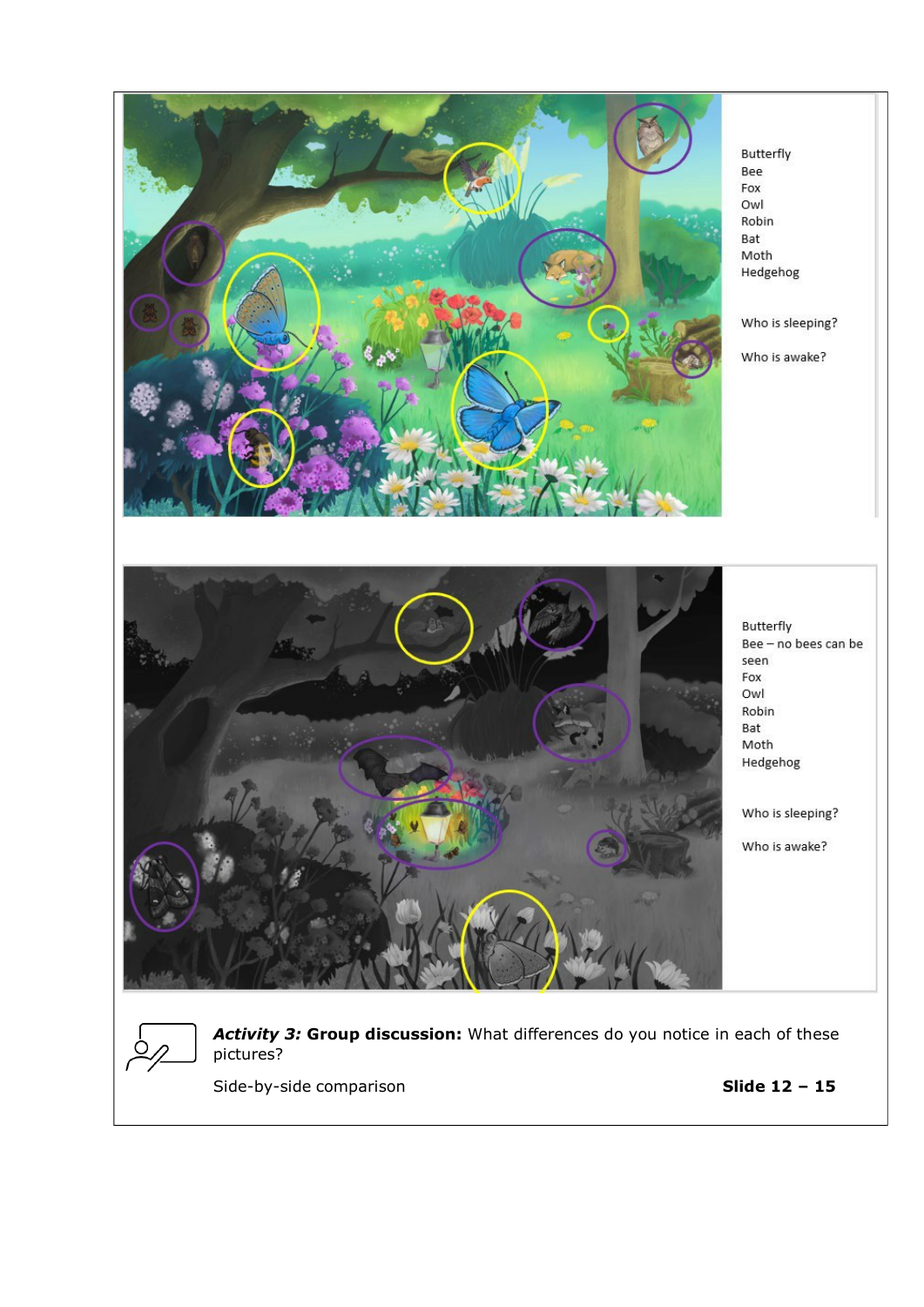Beside the observation that some of the animals are sleeping in the day and others are sleeping at night, note that the white flowers have also closed up for the night.

Everything is grey at night except where there is a lamp which gives enough light to see the colours. Refer back to activity 1 to explain this. This is how it looks for you since you can't see colour at night.

Slide 13 and 14 are day and night scenes, you can toggle back and forth between these two slides in presentation mode by clicking on the red circle (on either side). Use the mouse wheel or arrows on the keyboard to move past these slides.



## **Animal eyes at night. Slide 16**

We don't need to see very well at night because we are sleeping, but what about nocturnal animals, animals like the fox or owl? Do they need to see well in the night?

Have you seen the eyes of your dog or cat, or another animal, glow when a light shines on them at night? This is because they have a reflective material at the back of the eye so even in very low light they can see better.



*Activity 4.* Groups of 2 – 4 **Slide 17, 18**

Animals have reflective material in their eyes – what type of material is reflective?

**Light investigation:** look at reflective versus non-reflective material. Give the groups a variety of materials. Have the students sort the material into what they think will be reflective and non-reflective (prediction). Give each group a torch.

Ask them how they will know if a material is reflective. If they can get the light to 'bounce' off materialand shine on a wall – it is definitely reflective, if they can see the light shine back at them it is reflective.

Demonstrate testing for reflectivity.

Have the students shine a torch on the different materials and decide if their predictions were correct (test).

Have them re-sort the material and fill in the reflection template.

Have each group explain what they thought would happen and what did happen. Was anything a surprise? Did they move anything into a different category once they tested the material?

Activity 5. *Optional*. Groups of 2 - 4. Will they be able to see these materials in the dark area without a torch? With a torch? Have them predict which material they will be able to see best in the dark area. Let them test this out and report back to the class.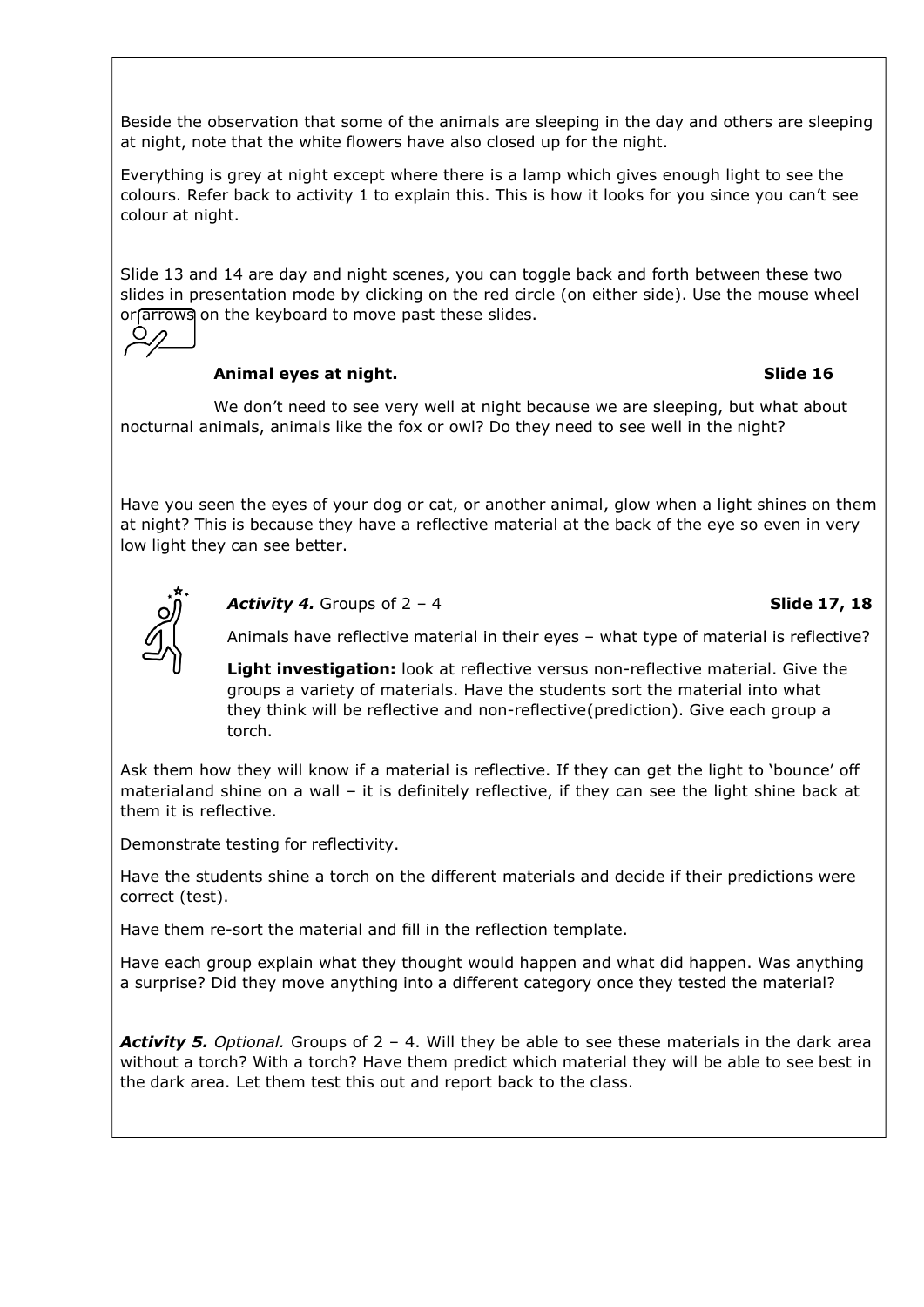

## *Wrap up (whole class discussion)*

**Slide 19**

Recap key learning.

- We do not see colour at night.
- Nocturnal animals have reflective material in their eyes to see better at night.

Ask your students to think about how animals might use the idea of reflective material, light and colour depending on whether they are daytime or night-time animals.

You will explore this idea in the next lesson.

## **Modification**

● This could be an extension of day/night taught in infant classes.

## **Extension Activities**

- Research the different types of animals introduced in this lesson; habitat, behaviour, etc.
- Investigations into nocturnal animals. Find other nocturnal animals and see what they have in common.
- $\bullet$  3<sup>rd</sup> and 4<sup>th</sup> class investigate the properties of light in more detail including refraction this lesson could be extended into that area. Investigations with prisms, blending colour using light instead of pigment.
- Making art with light
- Explore different materials with regard to light absorption.

## *Assessment*

- Teacher observation regarding how the students sort and test the material.
- Reflective template and student feedback.
- Traffic light self-assessment (end of lesson).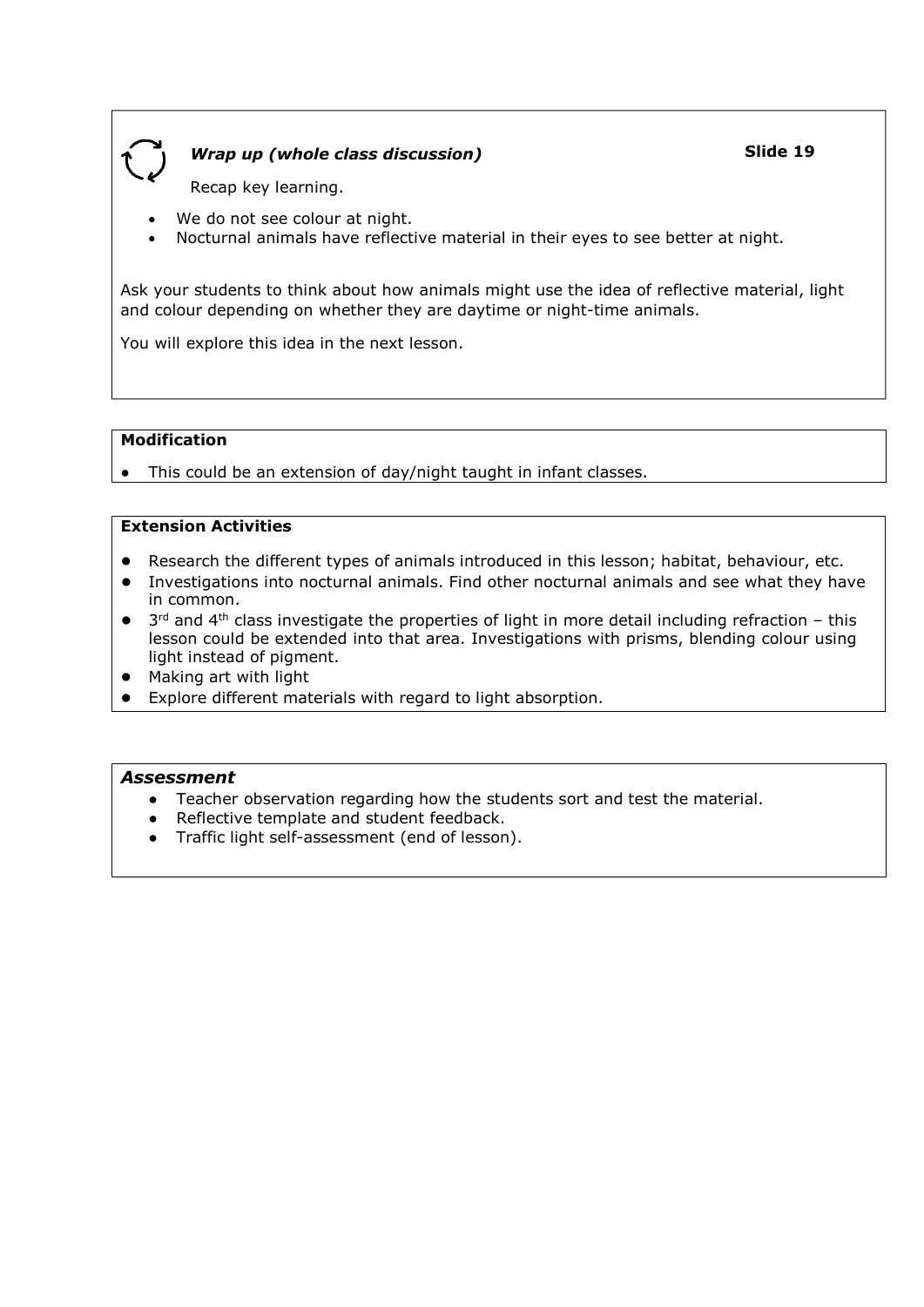## **Resources**

## **Activity 4: Reflection template**

Name:

| Reflective                                                     | Non-reflective                                                      |
|----------------------------------------------------------------|---------------------------------------------------------------------|
| Write the name or draw the material you<br>thinkis reflective. | Write the name or draw the material you<br>think is NOT reflective. |
|                                                                |                                                                     |
|                                                                |                                                                     |
|                                                                |                                                                     |
|                                                                |                                                                     |
|                                                                |                                                                     |
|                                                                |                                                                     |
|                                                                |                                                                     |
|                                                                |                                                                     |
|                                                                |                                                                     |
|                                                                |                                                                     |
|                                                                |                                                                     |
|                                                                |                                                                     |
|                                                                |                                                                     |

How many items in each box?

Number of reflective objects is: \_

Number of non-reflective items is: